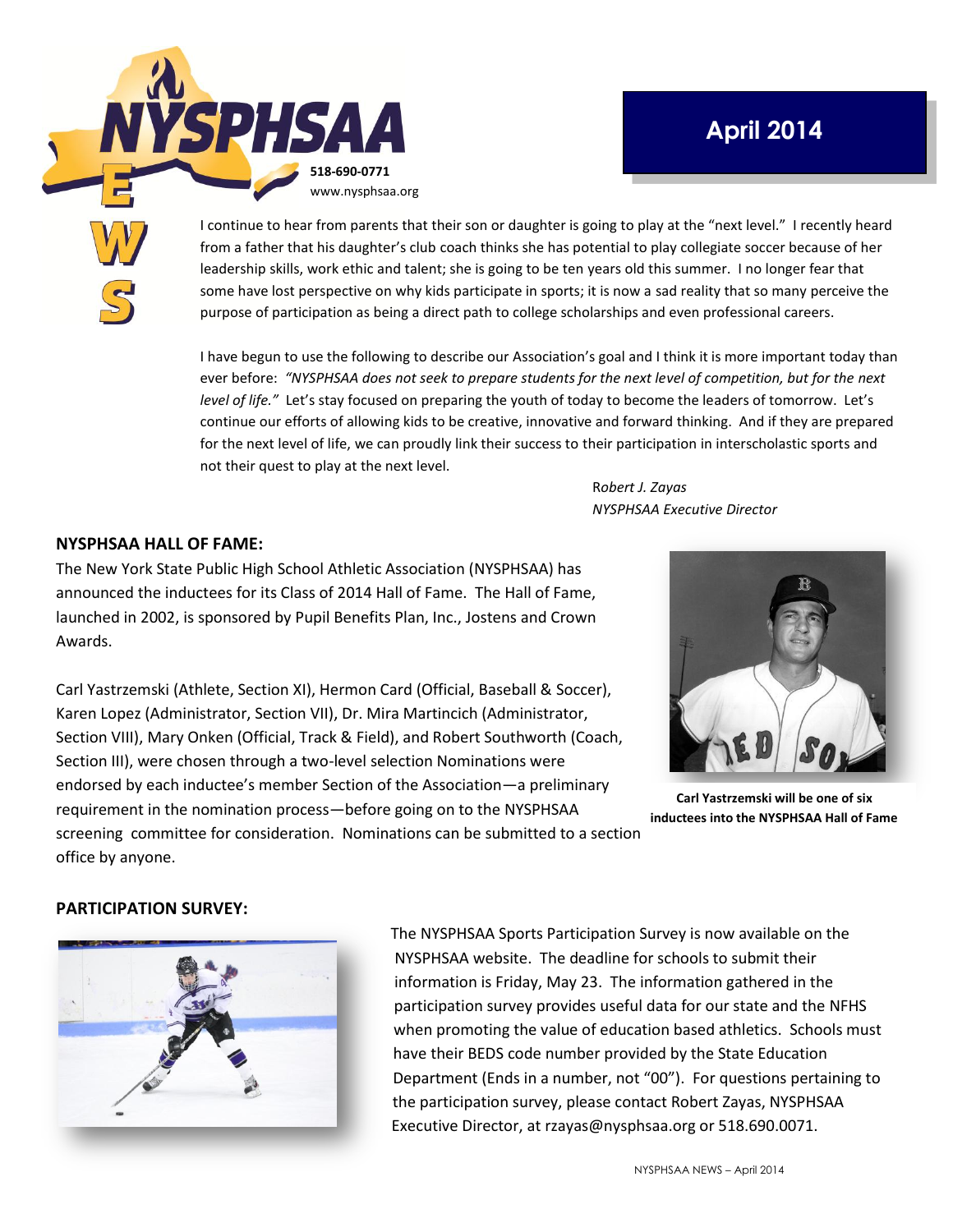### **ELIGIBLITY ISSUES TO BE ADDRESSED:**

The NYSPHSAA Transfer and Handbook Committees will be proposing two major changes to the NYSPHSAA "transfer" regulations during the May 2, 2014 Executive Committee meeting. The first will be to eliminate "academic advantage" as one of the waivers of the transfer rule. If approved, students will be able to transfer schools for "academic advantage" reasons; however they would not be immediately eligible in the sports they played in the previous year. Secondly, a proposal will be made to require parents to be "legally" separated in order to serve as one of the six exemptions of the transfer rule.



#### **NYSPHSAA RULE HIGHLIGHT:**



**Question:** I have an Athlete who is going into the Army. He is currently a Junior and will be attending an early basic training program during the summer. He will not be returning his senior year until the second week of school. Does basic training, which will be occurring during preseason soccer practice, count towards practice sessions conducted by the team?

**Answer:** No; all practice sessions must be conducted by the school board approved coach in order to count towards the required number of practices.

#### **FUTURE OF BALL ADOPTION:**

The NYSPHSAA staff continues to work on the potential implementation of an optional statewide ball adoption program. The revenue generated from the ball adoption program would be shared with the participating sections through the NYSPHSAA Revenue Share program.



A "tentative" timeline has been established as follows:

- **July 1, 2014** Sections submit interest in being part of a statewide ball adoption
- **October 23, 2014** RFP presented to Executive Committee
- **December 1, 2014** RFP released to all major ball manufactures
- **February 6, 2015** Due date of RFP
- **March 1, 2015** Ball adoption awarded
- **2015-2016** Awareness and information distributed to membership
- **2016-2017** Ball adoption to begin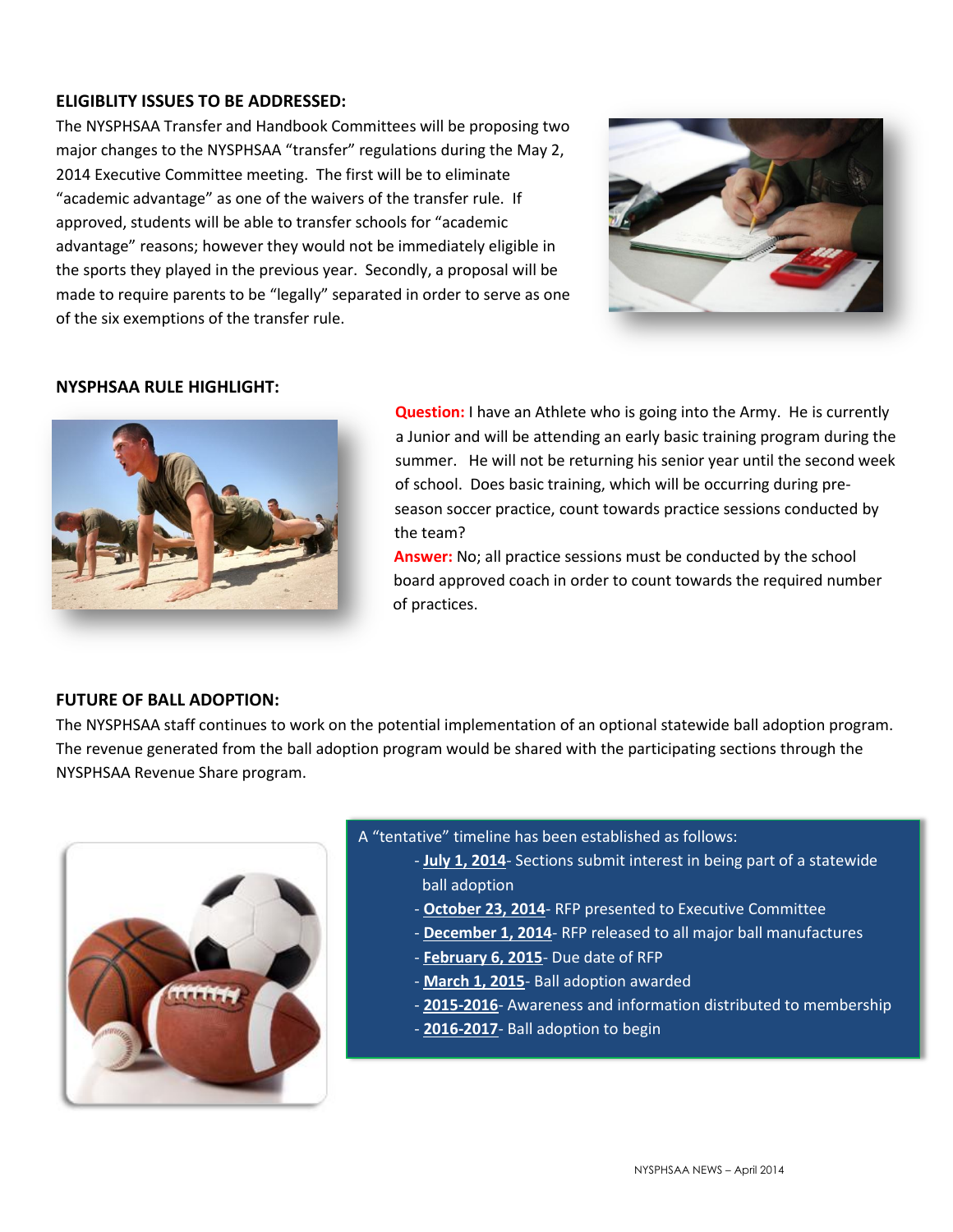#### **MIXED COMPETITION:**



The topic of Mixed Competition continues to be at the forefront of many discussions and conversations throughout the NYSPHSAA membership; most notably revolving around the participation of boys on girls' teams. The Mixed Competition Ad Hoc Committee will propose the use of guidelines at the May 2<sup>nd</sup> Executive Committee meeting to assist schools and sections in determining whether a student has the potential of having a "*significant adverse effect*" upon his team and/or the competition. Schools could start using the guidelines as early as Fall 2014.

#### **LOOKING AHEAD:**

| May 1             | Community Service Challenge application due           | 2012                    |
|-------------------|-------------------------------------------------------|-------------------------|
| May 2             | Executive Committee meeting (Hilton Garden Inn- Troy) |                         |
| <b>May 16</b>     | Scholar Athlete Team application due $\leftarrow$     |                         |
| <b>May 26</b>     | <b>Memorial Day</b>                                   |                         |
| May 29-31         | Boys tennis Championships                             |                         |
| <b>May 31</b>     | NAIA Five Star Leadership application due             |                         |
|                   | May 31-June 2 Boys Golf Championships                 |                         |
| June 4            | Boys Lacrosse East/West Semi-Finals                   |                         |
| <b>June 6-7</b>   | Girls/ Boys Track & Field Championships               | <b>Five-Star Leader</b> |
| <b>June 6-7</b>   | Girls Lacrosse Championships                          |                         |
| June 7            | <b>Boys Lacrosse Championships</b>                    |                         |
| <b>June 13-15</b> | <b>Girls Golf Championships</b>                       |                         |
| June 14           | Softball Championships                                |                         |
| June 14           | <b>Baseball Championships</b>                         |                         |
| <b>July 29-31</b> | NYSPHSAA Central Committee (Lake Placid, NY)          |                         |
|                   |                                                       |                         |

## **QUOTE TO REMEMBER:**



*"The more concerned we become over the things we can't control, the less we will do with the things we can control."*

*- John Wooden*

ship School